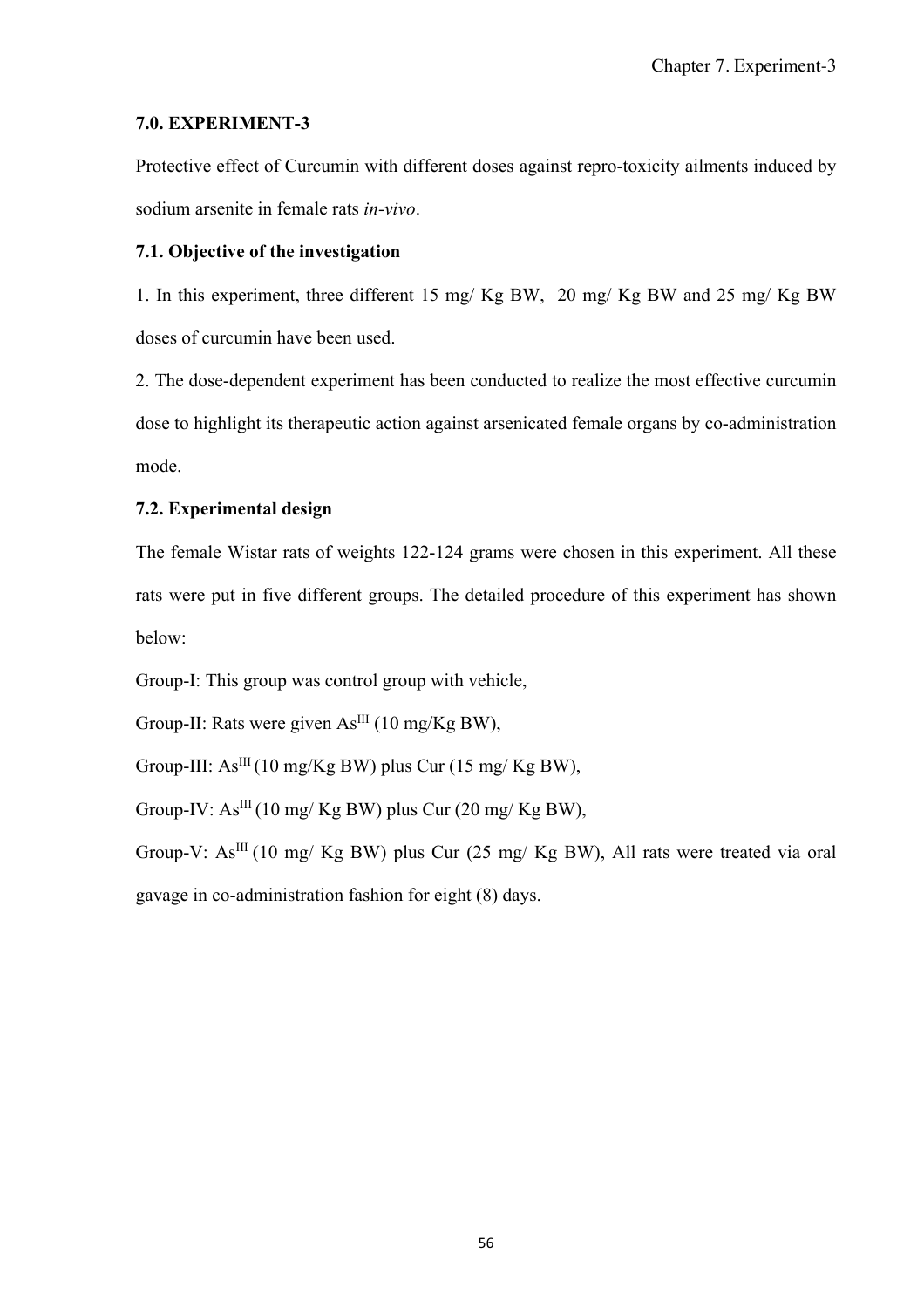

All experimental rats were given normal pellet diet before sacrifice. Food habit as well as rat's body weights were remarked during the experiment. The final body masses of all the rats were computed at the last days of experiment. After 8 days these rats were anaesthetized by Hcl ketamine. Blood samples, liver and sex organs were collected following the institutional standard protocol. Sample was stored at  $-20^0C$  temperature. Finally all the operated rats were euthanized with barbiturate.

## **7.3. Results**

## **7.3.1. Body Growth and Organ Weights**

Arsenic treatment exhibited a significant deterioration body masses of the animals along with reproductive organs' weight loss in contrast towards control groups (Table 7.1). Then again treatment with various curcumin doses on the arsenicated rats showed significantly maintained body weight as well as reproductive organs towards normalcy. Curcumin at the dose of 15 mg/Kg BW regained the reproductive organs' (uterus & ovary) weight but did not show any changes in rat's body weight (Table 7.1). Whereas, at the doses of 20 and 25 mg/ Kg BW curcumin showed more extensive alteration of the above condition (Table 7.1).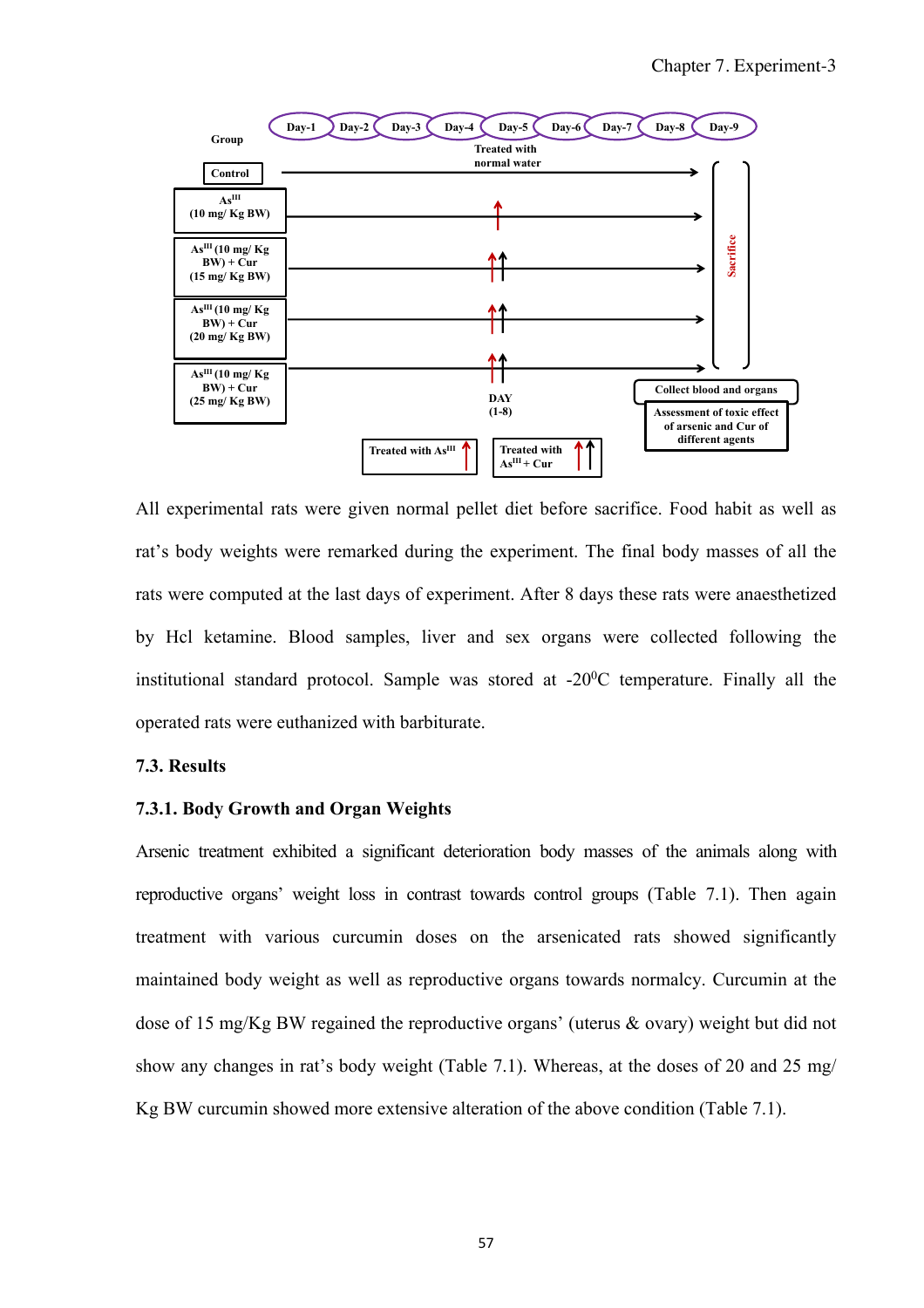#### **7.3.2 Effect of curcumin on estrous cycle pattern**

Regular estrous phase in the control rats was observed between 1 to 8 days **(**Fig 7.1). A significant interruption of estrous cycle was exhibited in arsenic ingested group when compared with the control group (Fig 7.1). After 3-4 days of arsenication a consistent diestrous phase was noticed. Curcumin treatment at the dose of 15 mg/ Kg BW for 8 days was not helpful to prevent arsenic mediated interruption of estrous cycle (Fig 7.1). However, at the doses of 20 and 25 mg/ Kg of curcumin on the arsenic ingested group noticeably replaced the interrupted pattern of estrous cycle towards uninterrupted pattern **(**Fig 7.1).

## **7.3.3. Uterine lipid peroxidation and CD levels**

Eight days of  $As<sup>III</sup>$  treatment revealed a significant increase in uterine lipid peroxidation followed by higher CD level in comparison control group with vehicle rat (Table 7.2). Different doses of curcumin co-administration in arsenic challenged rats restored the uterine levels of MDA and CD (Table 7.2). Different doses of curcumin have shown to be inactive in restoring CD (Table 7.2). Whereas, maximum diminution in the lipid peroxidation (MDA) was observed in rats treated with curcumin at the two doses of 20 and 25 mg/ kg BW (Table 7.2).

## **7.3.4. Uterine enzymatic antioxidant expression**

SOD and catalase uterine activities significantly reduced when these rats were treated with As<sup>III</sup> for 8 days in contrast to control rats (Fig 7.2A and 2B). Curcumin post-treated rats with 15 mg/ kg BW dose did not establish any changes in uterine SOD and catalase activities. Whereas, co-administration at 20 and 25 mg/ kg of curcumin in these  $As<sup>III</sup>$  treated rats for same duration exhibited a significant correction in these uterine enzymes activity.

Electrozymographic detection confirmed that ingestion of  $As<sup>III</sup>$  by these rats significantly reduced uterine expression of SOD and catalase as compared to the control rats (Fig 2C and 2D). Though different doses of curcumin (15, 20 and 25 mg/ kg respectively) in arsenic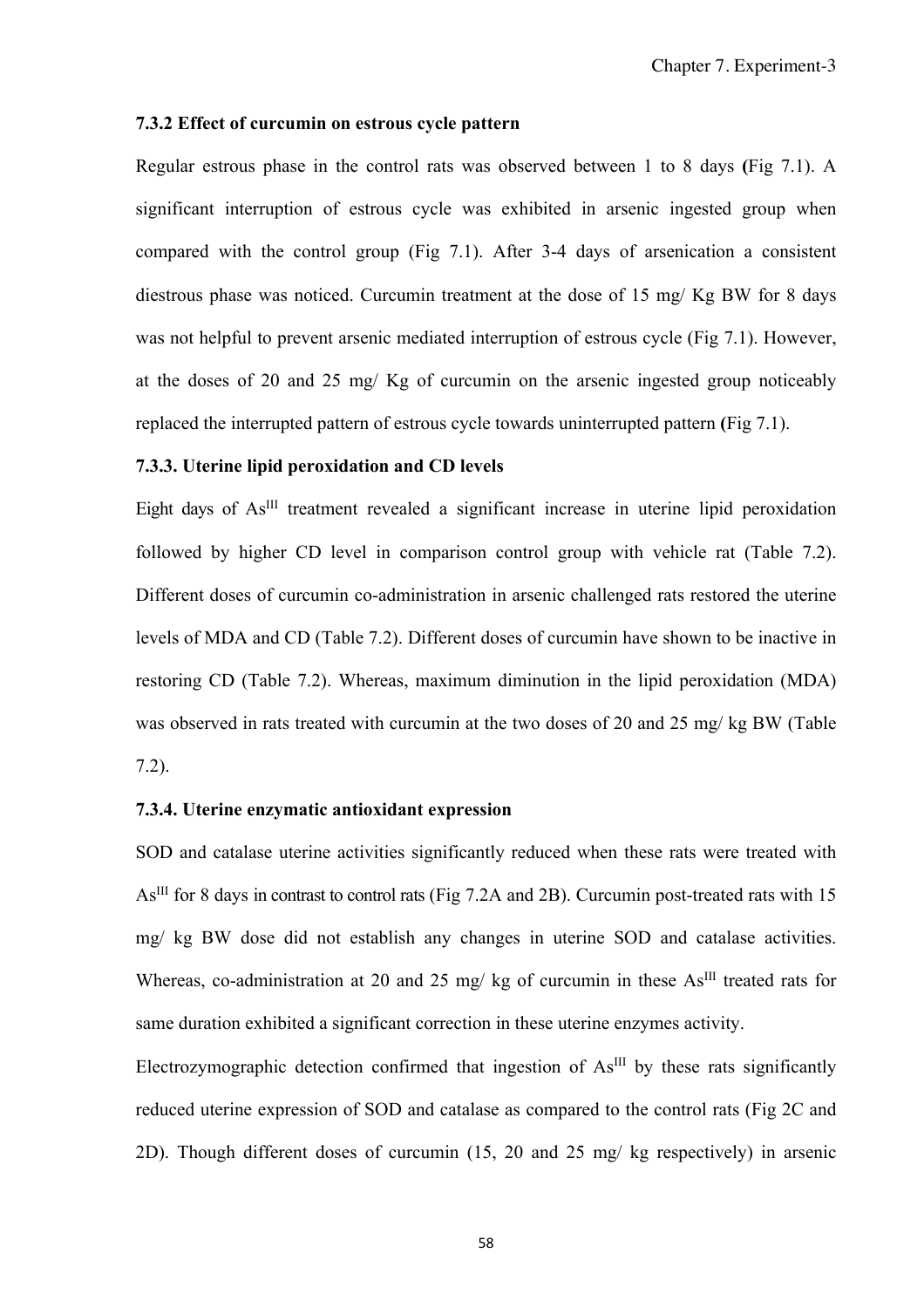treated rats elevated the uterine expression of these enzymes. It was observed that curcumin at the dose of 20 mg/ kg and 25 mg/ kg BW elevates the SOD and catalase expression maximally than that of the dose 15 mg/ kg BW (Fig 7.2C-2F).

## **7.3.5. Ovarian steroidogenesis, gonadotropins and estradiol**

A significant reduction of ovarian  $\Delta^5$ , 3 $\beta$ -HSD and 17  $\beta$  –HSD activities were observed in the rats challenged with arsenic (Fig 7.3A-3B). Curcumin at the dose of 15 mg /kg BW did not show any significant variation in the ovarian steroidogenic enzymatic status (Fig 7.3A-3B). However, arsenicated rats treated with 20 and 25 mg/ kg BW of curcumin for 8 days resulted in a significant enhancement in ovarian key enzyme activities (Fig 7.3A-3B).

Eight days of  $As<sup>III</sup>$  treatment also caused a significant diminution in LH, FSH and estradiol level in comparison with control (Fig 7.3C-3E). Curcumin at the dose of 15 mg/ kg did not correct these changes of gonadotropin and estradiol significantly. However, curcumin at 20 mg/ kg and 25 mg/ kg showed better remission in circulating LH, FSH and estradiol level (Fig 7.3C-3E).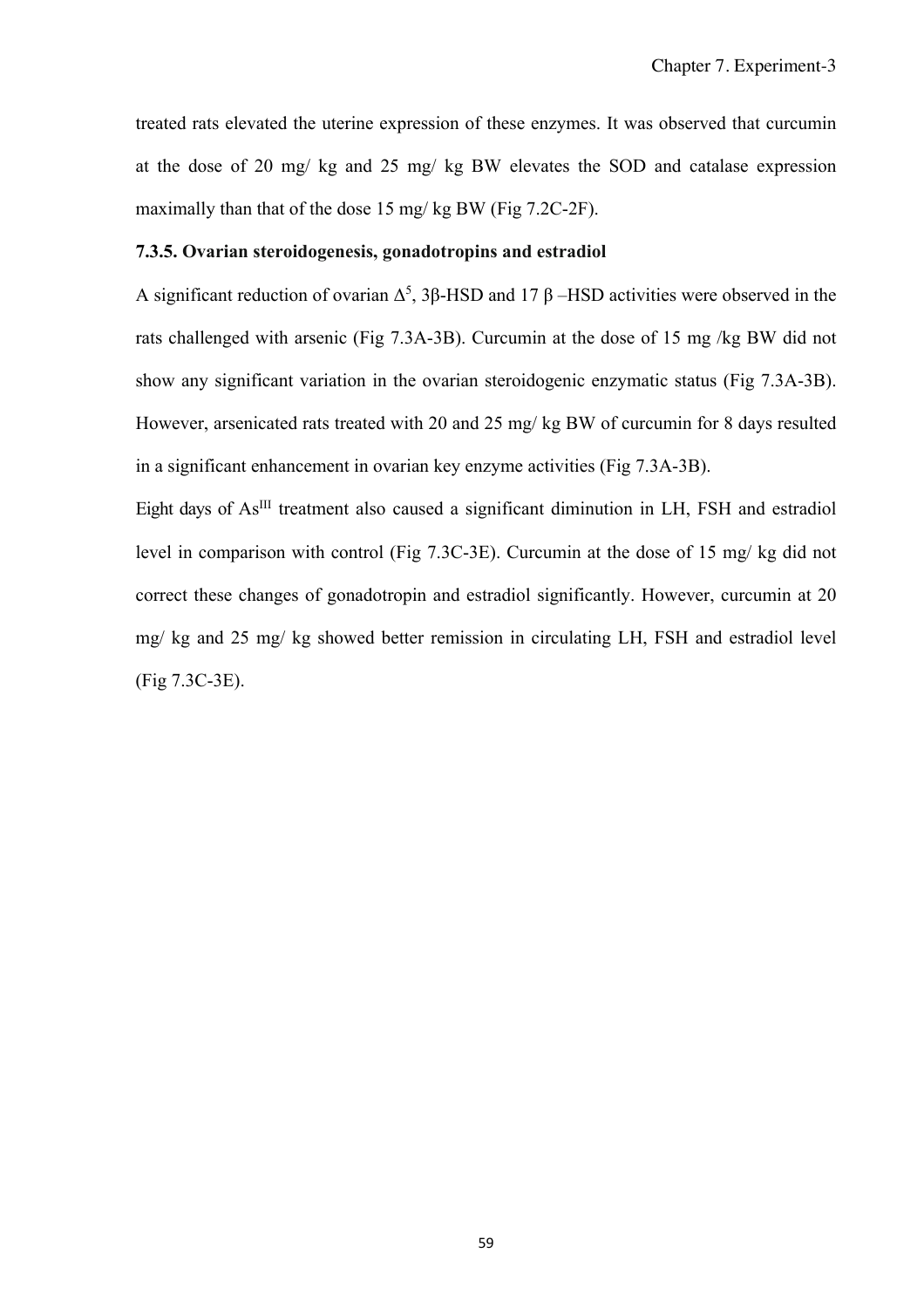| <b>Groups</b>             | Body Weight (g)     |                 | Organo-somatic indices $(g\%)$ |                      |  |
|---------------------------|---------------------|-----------------|--------------------------------|----------------------|--|
|                           | Final               | <b>Initial</b>  | Ovary in pair                  | <b>Uterus</b>        |  |
| Control                   | 128.56±0.44         | $123 \pm 0.76$  | $0.091 + 0.002$                | $0.187 + 0.001$      |  |
| As <sup>III</sup> (10 mg/ | $145 \pm 2.3$ ***   | $124.84\pm0.25$ | $0.0625 \pm 0.001$ ***         | $0.134 + 0.0007$ *** |  |
| Kg BW)                    |                     |                 |                                |                      |  |
| $As^{III}$ + Cur          | 124.96±0.57         | $123.84\pm0.59$ | $0.0660 \pm 0.0004$ **         | $0.138 + 0.0004$ *** |  |
| $(10+15 \text{ mg/Kg})$   |                     |                 |                                |                      |  |
| <b>BW)</b>                |                     |                 |                                |                      |  |
| As <sup>III</sup> Cur     | 128.2±0.33###       | 122.28±0.39#    | $0.075 \pm 0.0008$ ***         | $0.163 + 0.0021$ *** |  |
| $(10+20 \text{ mg/Kg})$   |                     |                 | ###                            | ###                  |  |
| <b>BW)</b>                |                     |                 |                                |                      |  |
| $AsIII$ (Cur              | $130.4 \pm 1.08$ ## | 122.72±0.48#    | $0.077 \pm 0.0007$ ***         | $0.173 + 0.0005$ *** |  |
| $(10+25 \text{ mg/Kg})$   |                     |                 | ###                            | ###                  |  |
| <b>BW)</b>                |                     |                 |                                |                      |  |

**Table 7.1.** 

Table 7.1. Effect of different doses of the curcumin on body mass and reproductive organs. Table represents mean  $\pm$  SE, N = 6. Presented values here are expressed by one-way ANOVA with Dunnett's post Hoc t-test \*\*\* indicate p<0.001 versus control with vehicle, whereas #, ## and ### indicate p<0.05, p<0.01 and p<0.001 versus As<sup>III</sup> treatment.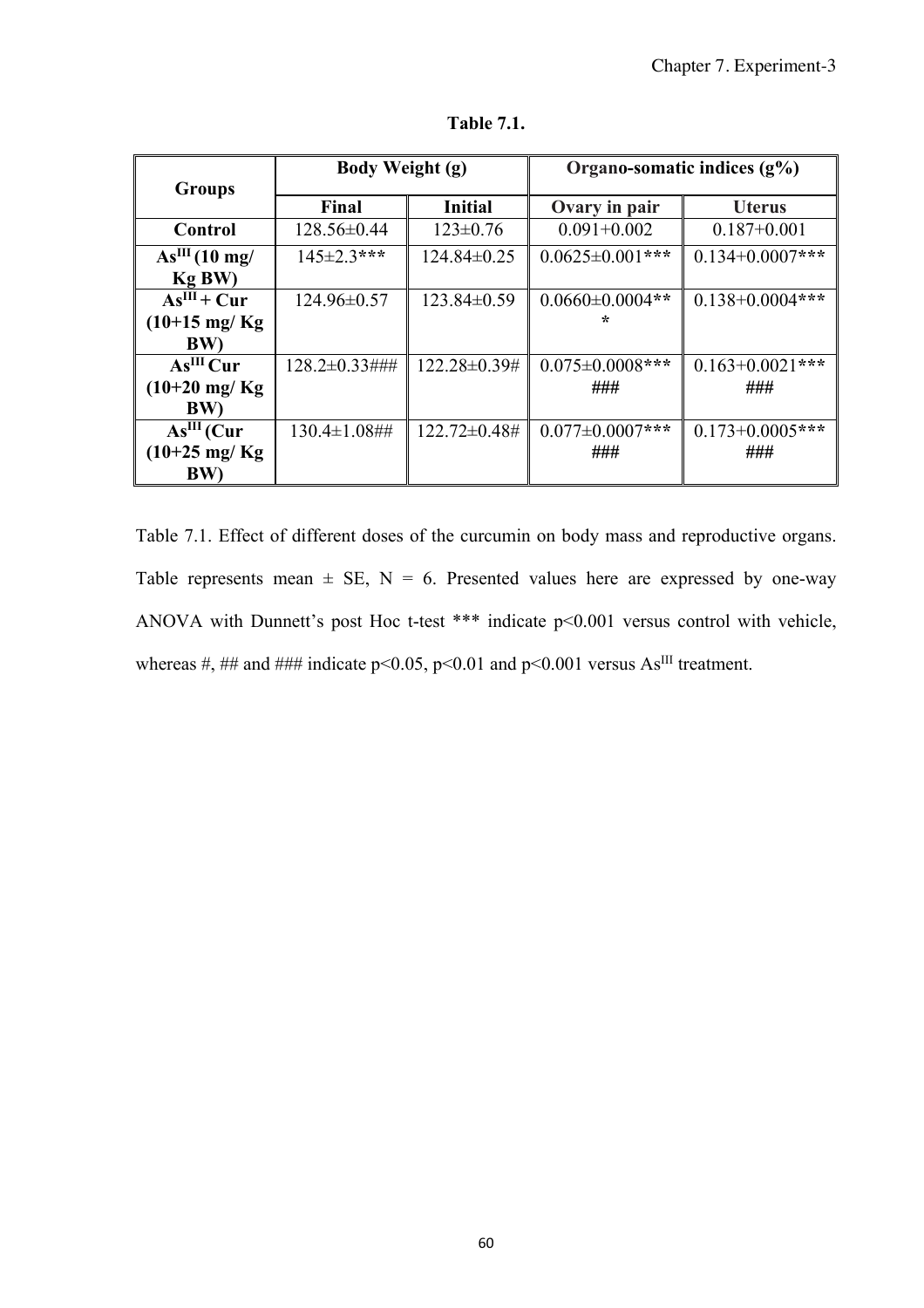

**Figure 7.1.** 

Fig 7.1. Effect of three doses of Cur on the pattern of estrous cycle against arsenic mediated different groups. Data represent mean  $\pm$  SE, N = 6, Presented values here are expressed using one-way ANOVA with Dunnett's post Hoc t-test \* indicate p<0.05 versus the control with vehicle group, whereas # and ## indicate  $p \le 0.05$  and  $p \le 0.01$  versus As<sup>III</sup> treatment.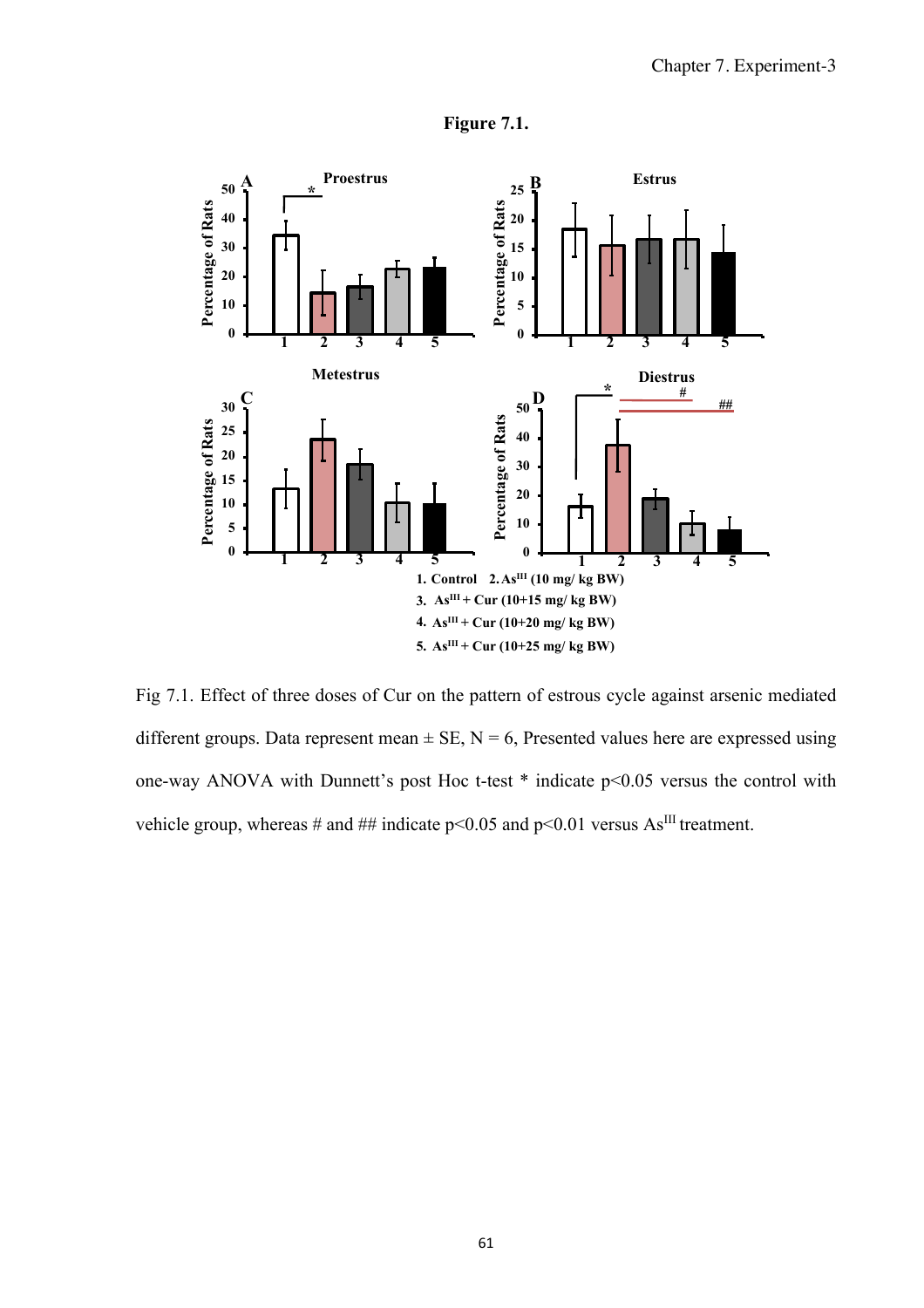**Table 7.2.** 

|                                               | Control         | As <sup>III</sup> | $AsIII + Cur$                  | $As^{III}$ + Cur        | $AsIII + Cur$           |  |  |  |
|-----------------------------------------------|-----------------|-------------------|--------------------------------|-------------------------|-------------------------|--|--|--|
|                                               |                 | $(10 \text{ mg}/$ | $(10+15 \text{ mg/Kg})$<br>BW) | $(10+20 \text{ mg/Kg})$ | $(10+25 \text{ mg/Kg})$ |  |  |  |
|                                               |                 | kg BW)            |                                | <b>BW</b>               | BW)                     |  |  |  |
| <b>Free radical Profile of Uterine tissue</b> |                 |                   |                                |                         |                         |  |  |  |
| MDA(nmol/                                     | $27.70 \pm$     | $34.28 \pm$       | $33\pm1.83$ ***###             | $26\pm2.49$ ***###      | $23.29 \pm 1.38$        |  |  |  |
| mg of tissue)                                 | 0.95            | $1.73***$         |                                |                         | ***###                  |  |  |  |
|                                               |                 |                   |                                |                         |                         |  |  |  |
| CD(mnol/mg)                                   | $11.5 \pm 0.75$ | $19.76\pm$        | $18.16 \pm 1.43*$              | $16.02 \pm 1.89$        | $15.06 \pm 0.72$        |  |  |  |
| of tissue)                                    |                 | $1.42*$           |                                |                         |                         |  |  |  |

Table 7.2. Effects of three doses of curcumin on uterine oxidative related stress markers against arsenic challenged group. Table represent mean  $\pm$  SE, N = 6, Presented values here are expressed using one-way ANOVA with Dunnett's post Hoc t-test \*, \*\*\* indicate p<0.05 and p<0.001 against control with vehicle, whereas  $\# \#$  indicate p<0.001 against As<sup>III</sup> treatment.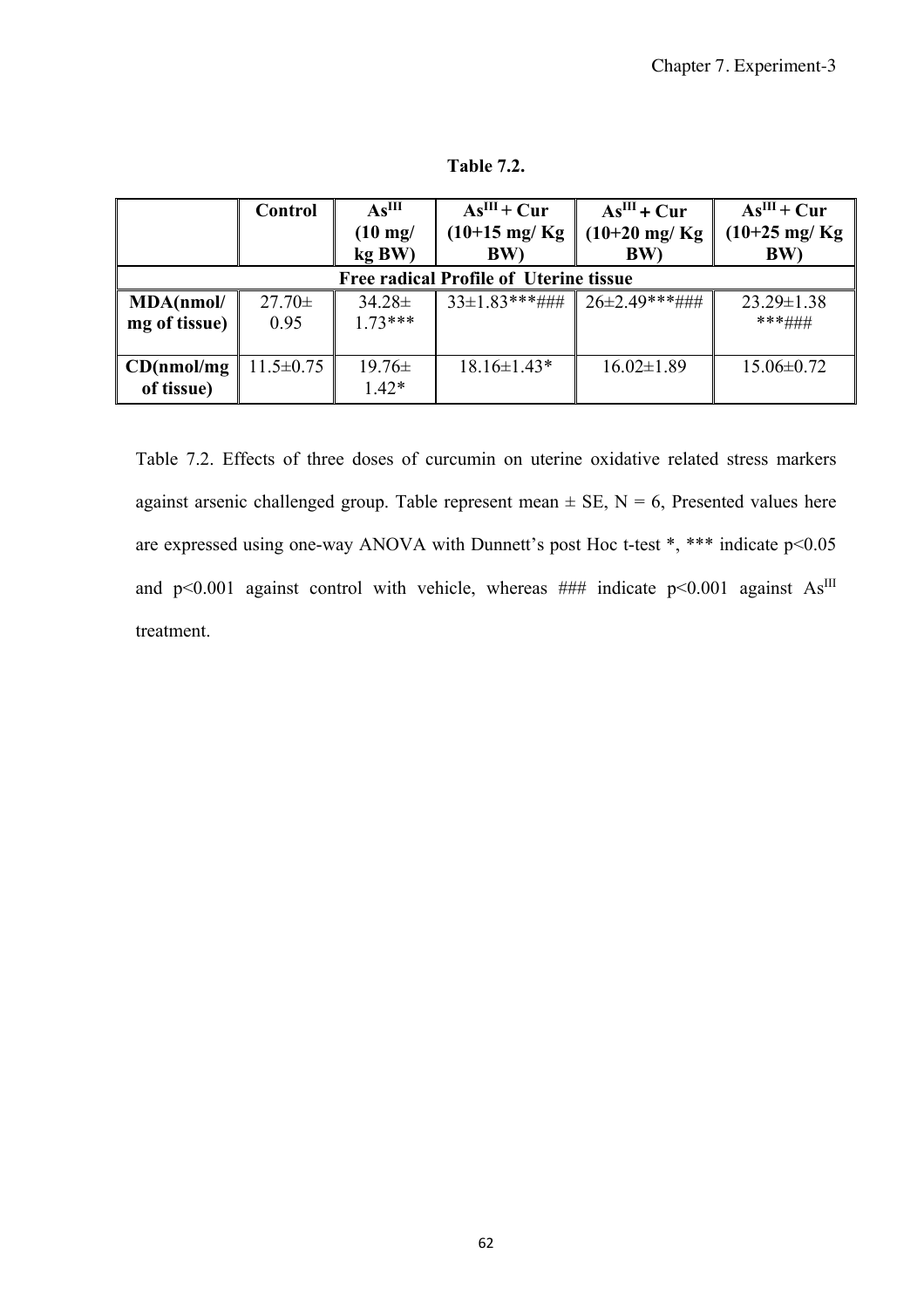



Fig 7.2. The spectrophotometry  $(A \& B)$  data showing the effects of three doses of curcumin on uterine endogenous antioxidants (SOD & catalase) levels. Electrozymogram (C & D) images also showing the uterine endogenous enzymatic antioxidant expression. E & F data shows the band density (%) of SOD and catalase expression respectively. Data represent mean  $\pm$  SE, N = 6, Presented values here are expressed using one-way ANOVA with Dunnett's post Hoc t-test \*, \*\*\* indicate  $p<0.05$ ,  $p<0.001$  versus vehicle with control, whereas #, ### indicate  $p \le 0.05$ ,  $p \le 0.001$  versus As<sup>III</sup> treatment.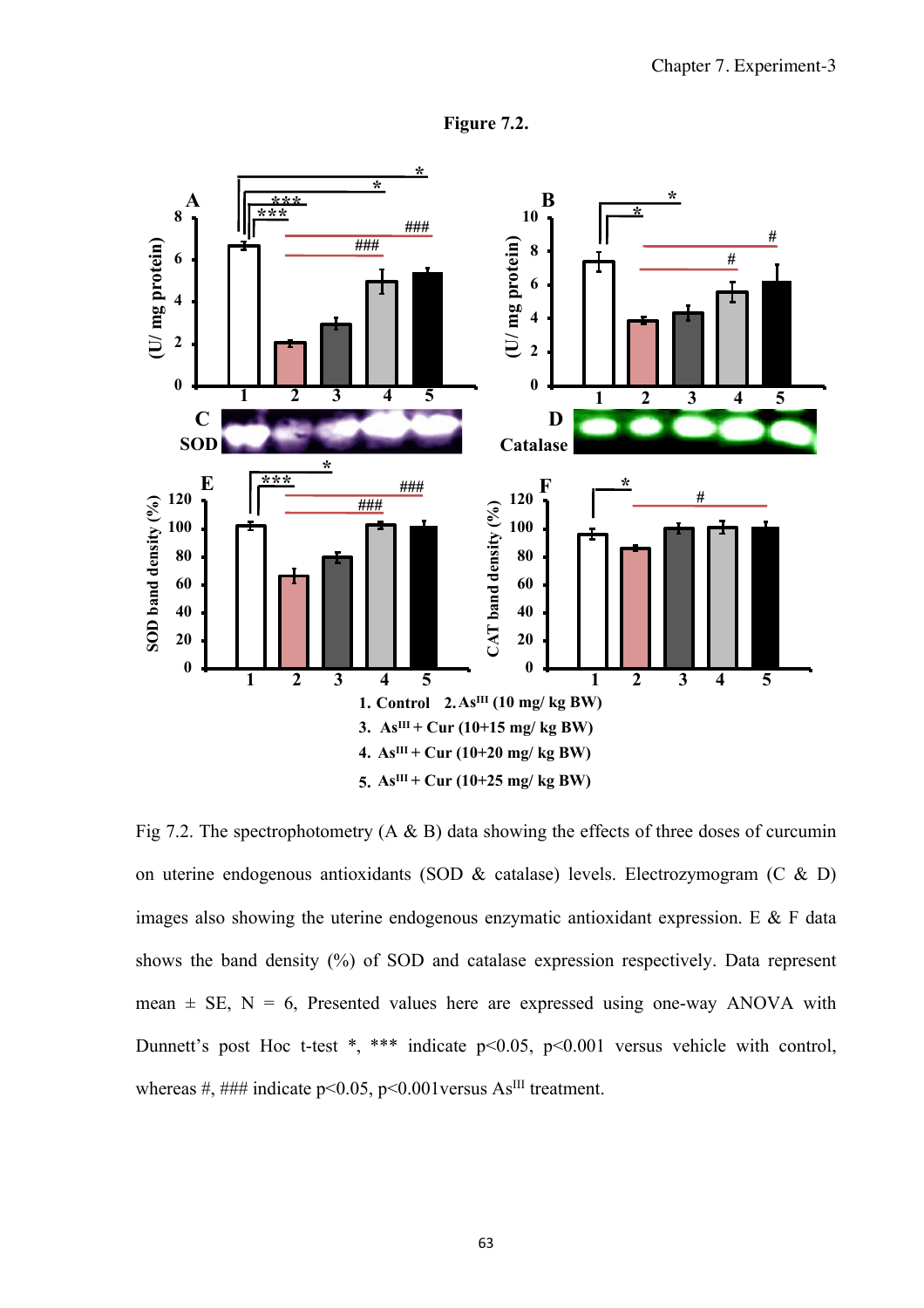

**Figure 7.3.** 

Fig 7.3. A & B denotes the effects of different doses of curcumin on ovarian key regulatory steroidogenic enzyme activities in arsenic treated animals. C, D & E data shows that the effects of different doses of curcumin on gonadotropin and estradiol hormones in arsenicated rats. All data represent mean  $\pm$  SE, N = 6, Presented values here are expressed using one-way ANOVA with Dunnett's post Hoc t-test \*, \*\*\* indicate  $p<0.05$ ,  $p<0.001$  versus vehicle with control, whereas # indicate  $p<0.05$  versus As<sup>III</sup> treatment.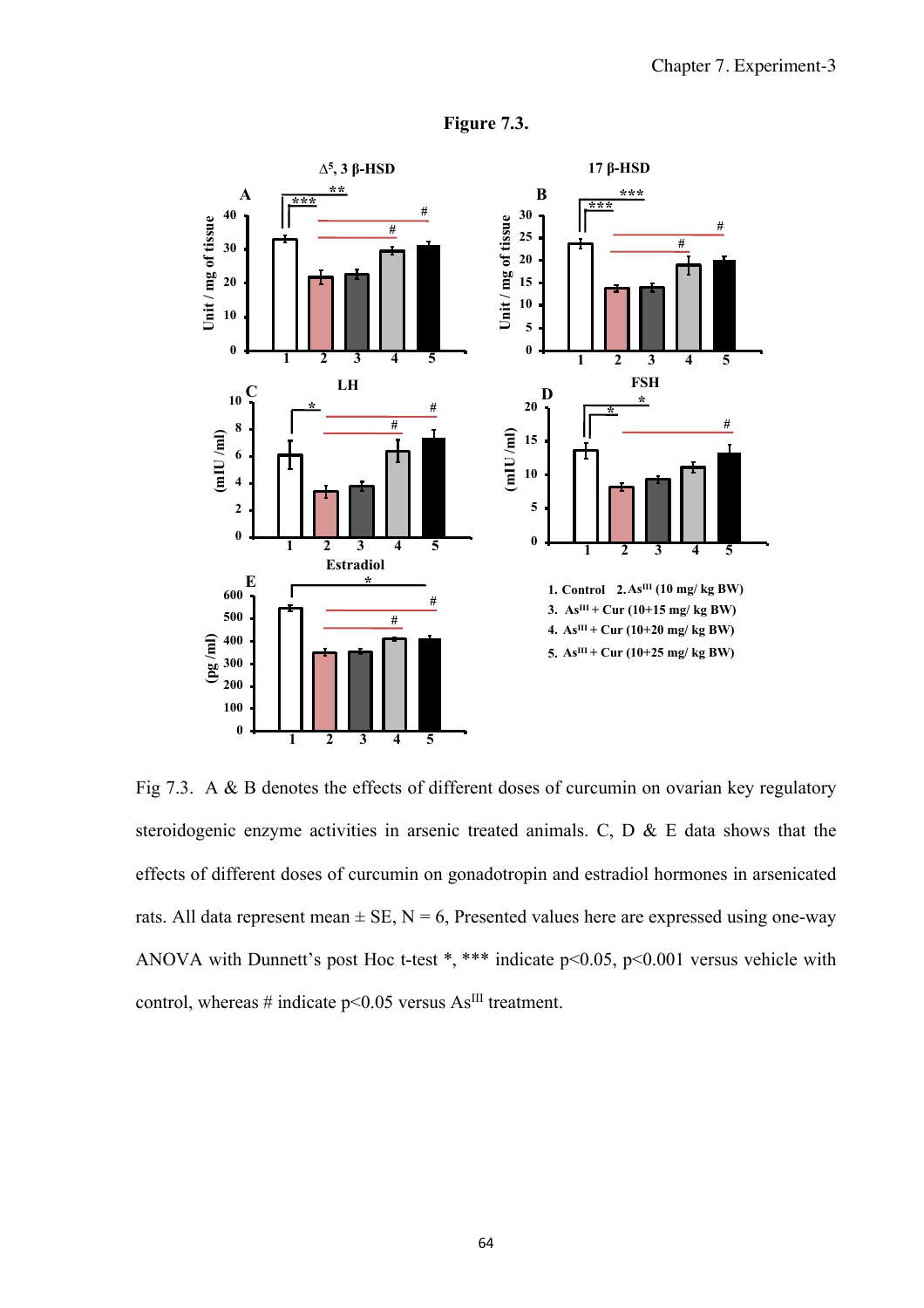#### **7.4. Discussion**

Exposures to arsenic increased the risk of the reproductive system in animal model (Perveen et al., 2019). Several studies confirmed that, the excess of oxidative stress is directly coupled to the female reproductive function (Agarwal et al., 2012). Researchers also reported that, trivalent form of the arsenic is responsible for generation of ROS including the superoxide anion, hydroxyl radicals, hydrogen peroxide and especially peroxyl radicals which are also associated with  $H_2O_2$  (Flora, 2016). Arsenic poisoning has distorted different biological systems by elevating ROS generation that resulted in the higher level of lipid peroxidation (Flora et al., 2005). Both SOD and catalase are equally supportive of anti-oxidant enzyme activity that provides the protective defence against the ROS (Shalaby and Mouneir, 2010). Arsenic executes its toxic effects on uterine endogenous antioxidant enzymes activities by suppressing SOD and catalase (Fig 7.2). Arsenic treatment developed a faint and weakly dose band of SOD and catalase in the uterine tissue as compared with control (Fig 7.2). Here, the uterine end products MDA and CD of lipid peroxidation were elevated in arsenic intoxicated group as compared to vehicle with control (Table 7.2). These results were also supported with the other researcher's findings (Maity et al., 2018). It has revealed that, diminution of these antioxidant enzymes activities resulted in reduced  $H_2O_2$  detoxification from the uterine tissue. It is also to be noted that, the programmed cells died when  $H_2O_2$  were accumulated in the uterine tissue (Miller et al., 2010). Previous investigation confirmed that, arsenic could reduce the activity of key enzymes like  $\Delta^5$ , 3β-HSD, and 17β-HSD ovarian steroidogenesis. This finding is also consistence with our present investigation. Actually the ovarian steroidogenic enzymes are regulated by the gonadotropins LH and FSH which further elevates estradiol signaling (Odell et al., 1963; Hinshelwood et al., 1994). The low level of gonadotropins LH and FSH are closely associated to the glucocorticoids as well as related with hypersecretion of ACTH (Ghosh et al., 1999). Chattopadhyay et al 2012 reported that,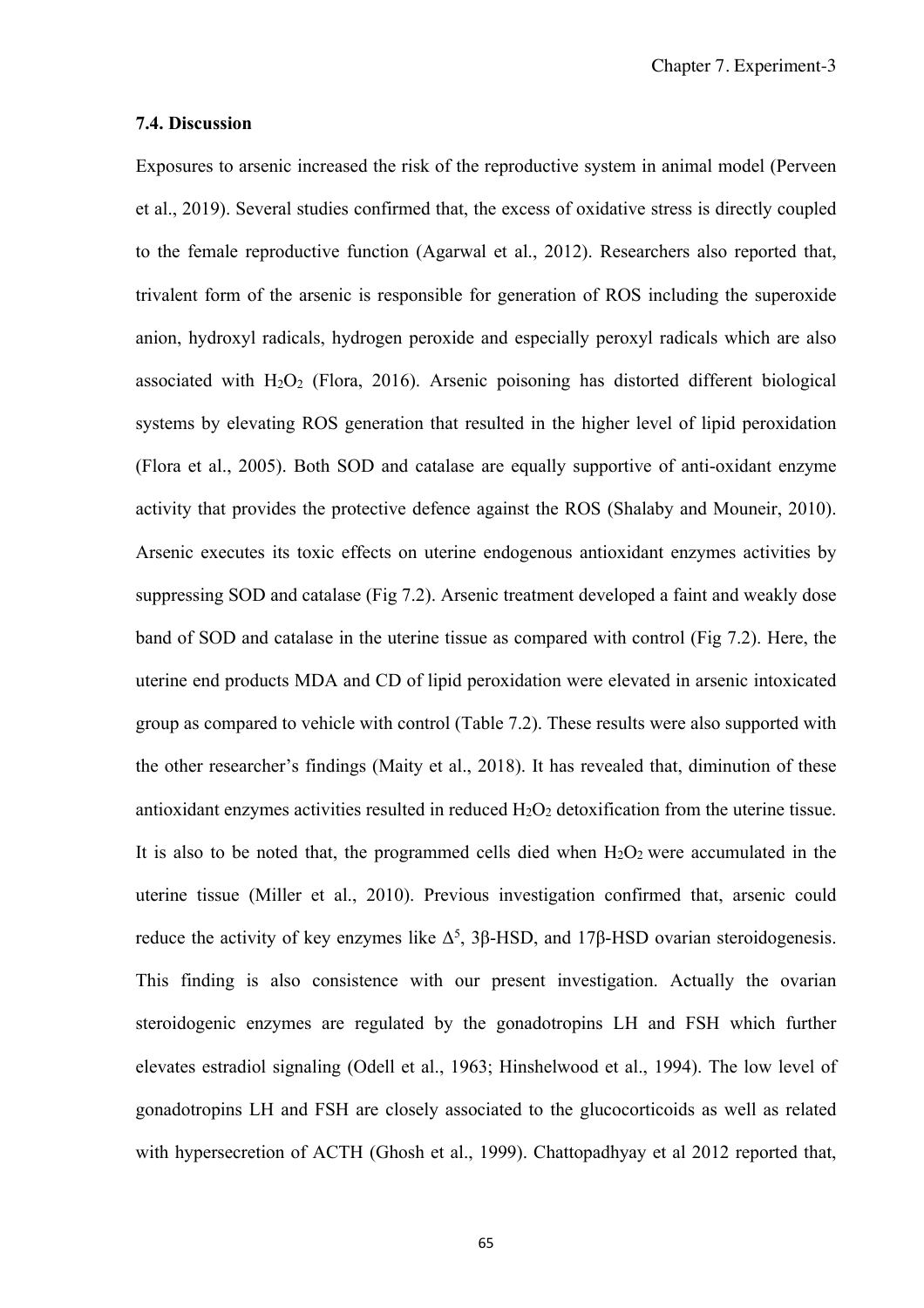higher level of plasma glucocorticoids counteracted with the gonadotropin releasing hormone (GnRH). This present study explored that, low levels of gonadotropin hormones and estradiol following arsenication in rats diminished the uterine and ovarian weight (Table 7.1) as gonadotropin hormones are prime regulators for maintaining ovarian weight whereas estradiol hormones help to maintain the uterine weight. It is assumed that, the weight of the uterine tissue is reduced by the down regulation of the estradiol signal due to the arsenic toxicity (Edman, 1983). It has been reported that, the arsenic treatment at the lower dose leads to the toxic effects in different organs (Chattopadhyay et al., 2012; Acharyya et al., 2015). The lower dose of arsenic also accumulates in the uterine tissue (Chattopadhyay and Ghosh, 2010). The curcumin has a strong antioxidant property and it is accepted widely. Curcumin molecule contains a phenolic group, 1, 3- diketone and methoxy group of phenyl ring which probably eliminate the single oxygen, hydroxyl radical and also reactive nitrogen species from the tissue (Reddy and Lokesh, 1994; Rao et al., 1995; Priyadarsini et al., 2003; Ohara et al., 2005). This existing structure of curcumin is also responsible for the free radical catching (Masuda et al., 2001) since, it is a chain breaking antioxidant. Daniel et al 2004 reported the ability of curcumin in the chelation of the toxic metals. The metal binding property of curcumin diminishes the repro-toxicity against the sodium arsenite (Dairam et al., 2007). Studies demonstrated that, curcumin was used to eliminate the toxic effect from the various parts of organs (Yousef et al., 2008; El-Demerdash et al., 2009). It was informed that, curcumin treatment restrained the lipid peroxidation level of the brain, maintained the other biological system and elevated the antioxidant enzyme activities (Younes et al., 1981).

Actually curcumin has poor bioavailability while feed orally and has high metabolism rate and rapid systemic elimination property from the body. The maximum plasma concentration testified 0.051μg / ml from 12g curcumin in human and 1.35μg/ml from 2g/kg in rat (Lao et al., 2006). Another investigation also revealed that, 2.0 g curcumin /kg of oral dose to the rats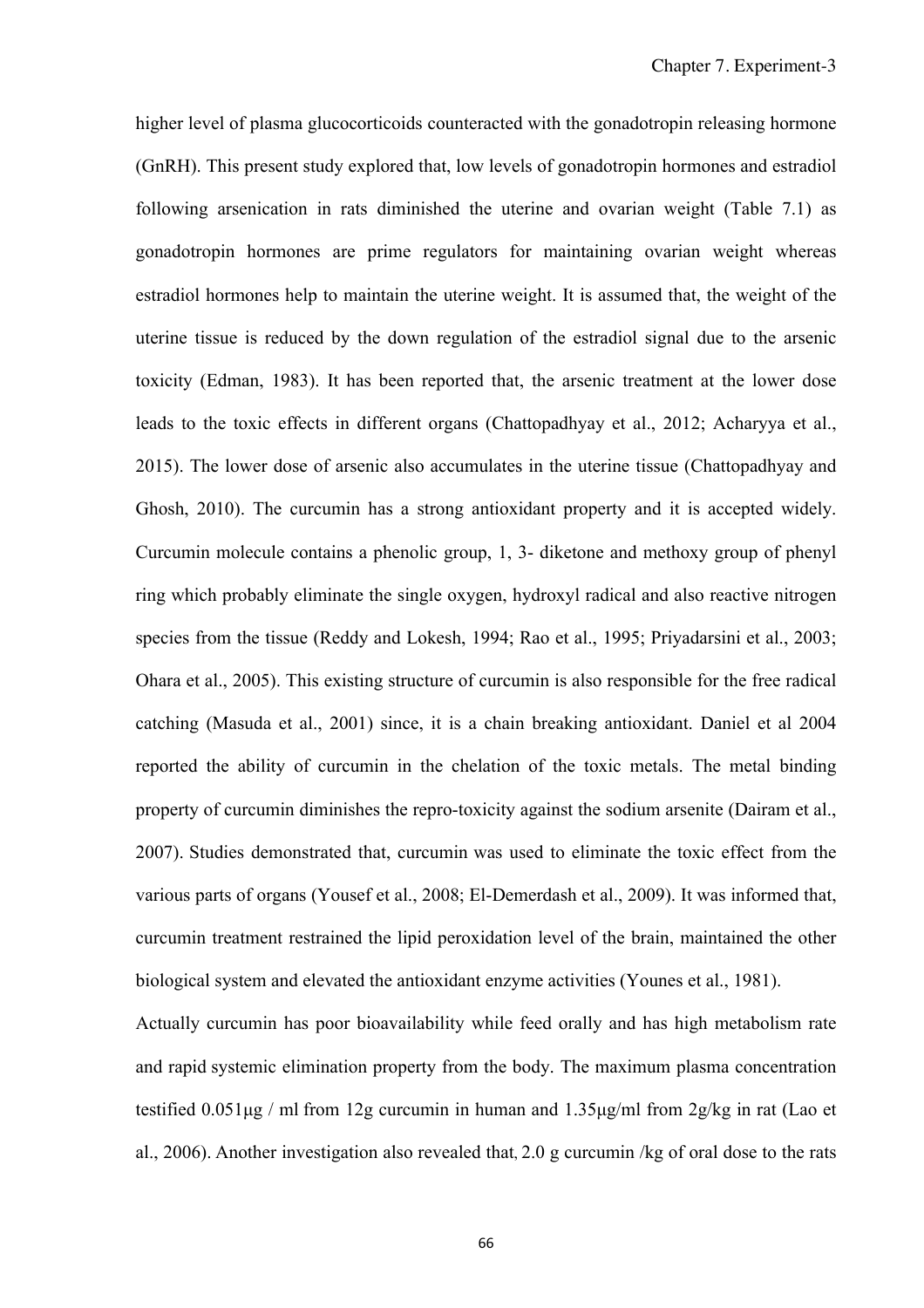could reach a highest level of serum concentration of  $1.35\pm0.23$  μg/ml within few hours whereas same dose of curcumin in the humans resulted in negligibly small  $(0.006\pm0.005$ μg/ml at 1 hour) (Shoba et al., 1998) serum levels. Another report explored that, 1.0 gm/ kg curcumin in rats have shown a concentration of 15 ng/ml plasma within 50 minutes (Chang et al., 2013). Researchers demonstrated that, reproductive disorders could be minimized by the application of curcumin with variable doses. Previous studies have been used the lower dose of curcumin 15 mg/ kg BW and lower dose of sodium arsenite 5 mg/ kg body weight for 30 days used to remove the toxic effect from different parts of the body (El-Demerdash et al., 2009). In this investigation therapeutic role of curcumin has evaluated in arsenic-induced female rats. Here the dose-dependent actions of curcumin have been used on female reproductive dysfunction against arsenic-induced toxicity. Three different doses i.e 15 mg/ kg BW, 20 mg/ kg BW and 25 mg/ kg BW of curcumin were used in this study. It was observed that, the application of different doses of the curcumin on arsenic ingested rats diminished the lipid peroxidation and maintained the uterine enzymes antioxidant level (Table 7.2 and Fig 7.2). It was also observed that, after the application of three curcumin doses on different groups of rats the body mass significantly changed as compared to the arsenicated group (Table 7.1). A significant alteration of the uterine and ovarian somatic indices was noted in curcumin treated group as compared to the arsenicated group (Table 7.1). Investigator reported that, use of curcumin could protect the animal from ovarian injury via managing oxidative stress markers (Sak et al., 2013). Here we observed that, curcumin could restore the ovarian steroidogenic function (Fig 7.3) and thereby maintains the normal estrous cycle pattern of rats (Fig 7.1). Hence from the above information it is confirmed that, curcumin has an extensively remedial effect against the arsenic-induced oxidative stress that ultimately causes uterine and ovarian damages. Considering this observation we assumed that, the chelated complex of curcumin with arsenic could be mostly responsible for reducing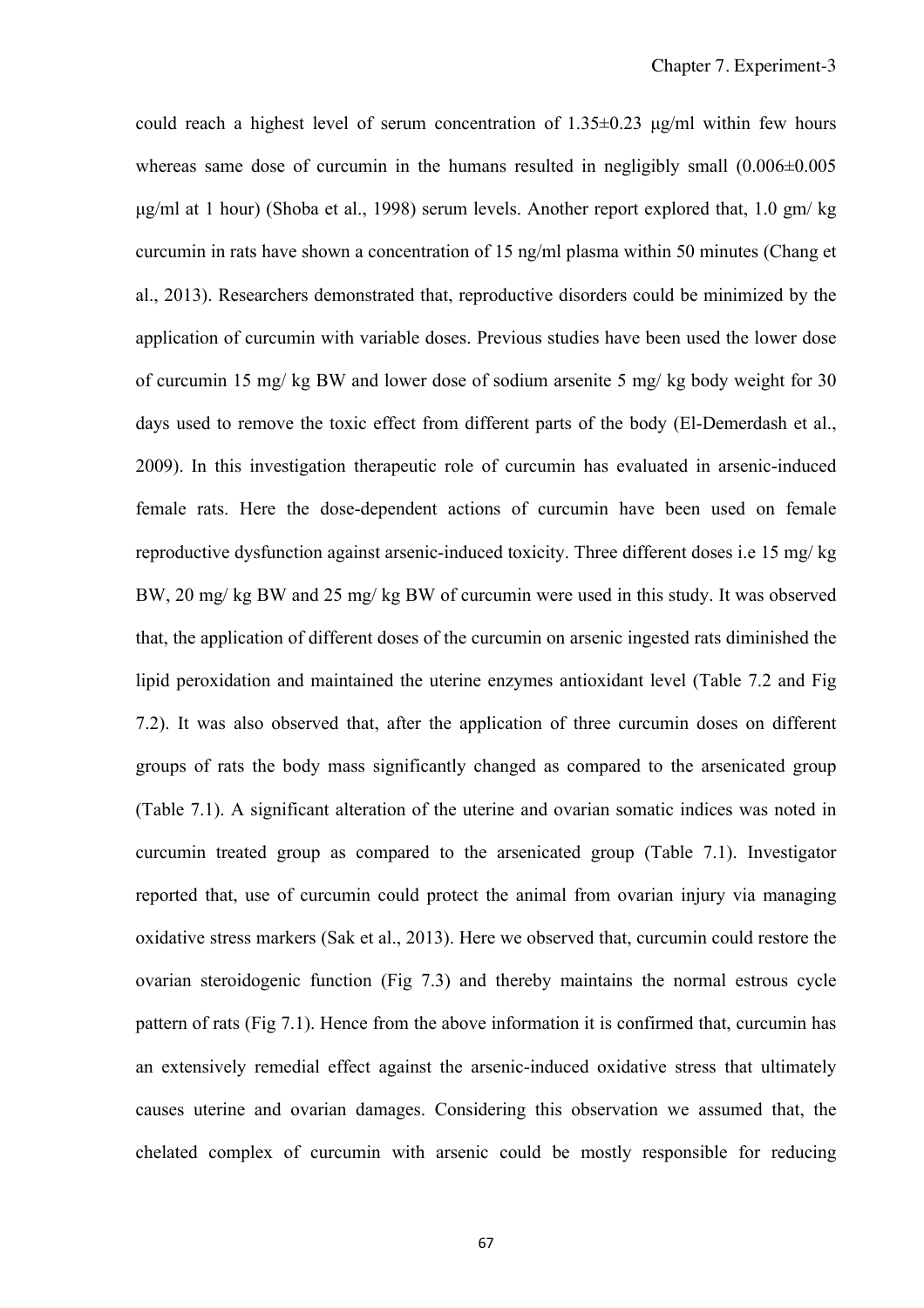oxidative stress. It is also justified that, curcumin in different doses successfully renovates the arsenic-induced reproductive dysfunctions.

Our study revealed that, curcumin might be worked equally and better at the dose of 20 and 25 mg per Kg BW than that of 15 mg curcumin/ Kg BW. We conclude that, above mentioned dose 20 mg is the critical dose of curcumin and that, could effectively exert its critical effect on the arsenic mediated repro-toxicity followed by maintaining normal estrous phase. Curcumin by its antioxidant property contributes in the scavenging of free radicals from the body thererby limits the extent of oxidative stress as well as various adverse effects. Other notion is that, curcumin with its metal chelating property may chelate arsenic in organs thereby improves the methylation process. The possible mechanism action of curcumin against arsenic-induced repro-toxicity is described schematically in Fig 7.4.